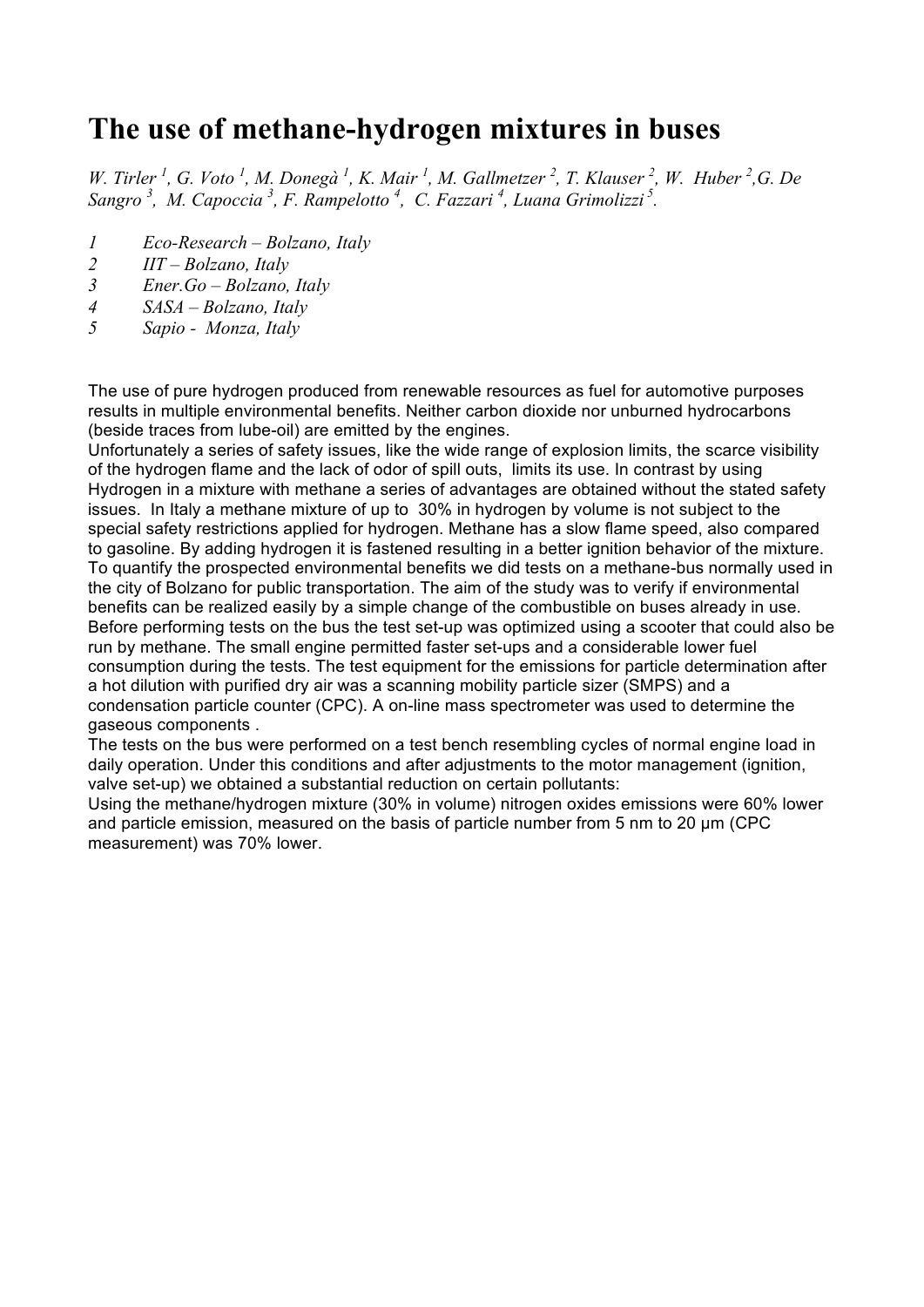

Figure 1 : comparative results by using methane and the mixture methane/hydrogen (30% v/v)